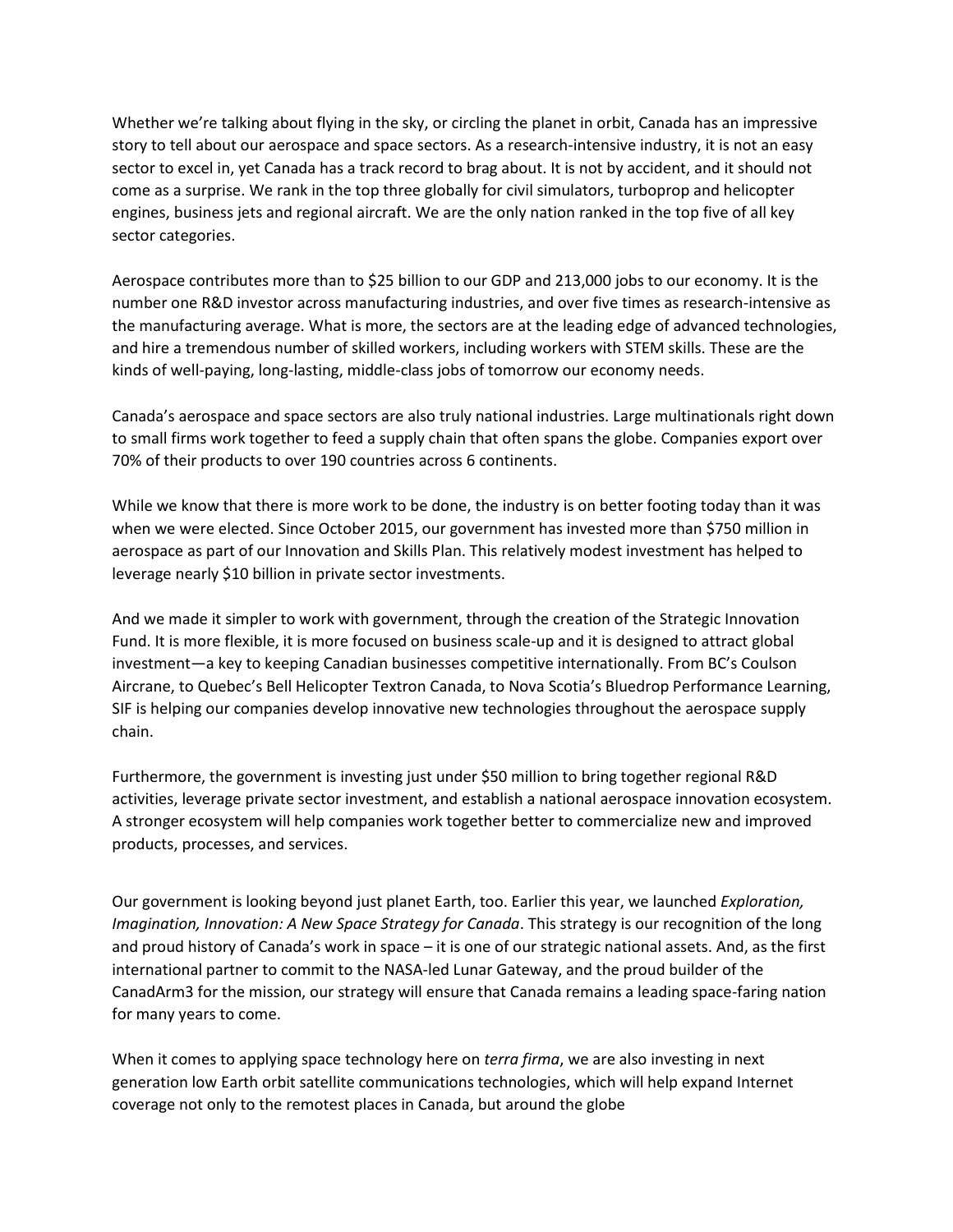Also in Paris, the AIAC launched its *Vision 2025* report, which presents its five-year forecast for the industry. The Vision looks to a global market that is increasingly competitive and envisions a Canadian industry ready to compete – and win.

But the industry will not be able to win alone. The report estimates the industry will need about 50,000 skilled workers in the next few years. To continue to lead the world, we will have to work together – business, researchers and government – to provide the right skills and development, and the necessary investments.

- **1) Skills** *Vision 2025* calls for a national system to coordinate work integrated learning opportunities and to seek ways to incorporate older workers and women into the workforce.
	- **Work-integrated learning:** Budget 2019 targets 84,000 student work placements across Canada by 2023-24. This will deepen collaboration between industry and education institutions, and help Canadian employers and workers adapt to the economy of the future.
	- **Canada Training Benefit:** Budget 2019 proposed to invest more than \$1.7B over five years to deliver the program. It targets workers throughout their careers, from age 24-65. Can be applied against training fees at colleges, universities, and eligible occupational skills programs starting in 2020.
	- **Global Talent Stream:** supporting 24,000 successful visa applications already, and at least 10 spin off jobs for every person brought in through the program.
	- **CanCode:** we have offered almost 2 million training opportunities to Canadian kids and teachers digital skills, and are on our way to 2 million more.
- **2) SME Growth and scale up** *Vision 2025* suggests that the Government of Canada introduce programs to support scale up, digital transformation, and procurement to support "domestic champions".
	- **Industrial and Technological Benefits:** Small and Medium Enterprises
		- $\circ$  As of January 2019, 161 contracts valued at nearly 47 billion dollars had been signed with small and medium enterprises. Application of the value proposition seeks greater opportunities to advance innovation, skills development and training and support capabilities that meet the current and future needs of the Canadian Armed Forces.
			- supports the long-term sustainability and growth of Canada's **defence industry**;
			- supports the growth of bidders' Canadian operations as well as their *suppliers in Canada*, including SMBs in all regions of the country;
			- enhances innovation through *research and development (R&D) in Canada*;
			- increases the **export** potential of Canadian-based firms; and
			- promotes *skills development and training* to advance employment opportunities for Canadians.
		- o The value proposition also considers a commitment to small and medium business involvement.
	- **Scale-ups programs:** We are supporting businesses all along the innovation continuum, and have made significant steps to support scale-ups through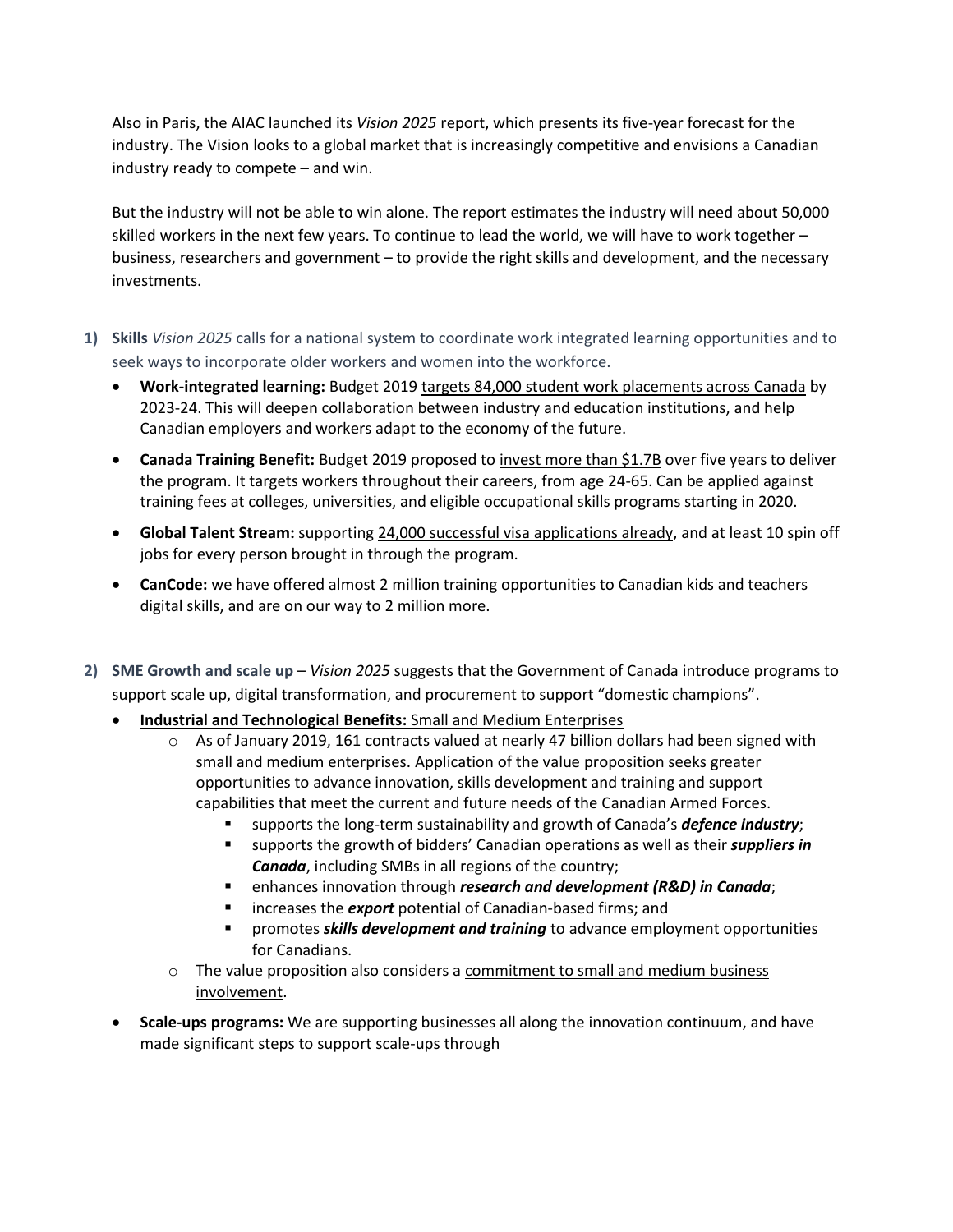- o **Access to capital:** In 2018 Canada's venture capital market broke records (raising between \$4.3-\$4.6B), marking a two-decade high in dollar flows, with a bigger proportion of late state financing, signaling an upward trend in scale-up activity.
- o **Export markets:** We have negotiated significant trade advantages for Canada in the global market, with preferential access to nearly two third of countries in the world.
- o **IP:** We invested \$85 million, and launched Canada's first ever national IP Strategy**.** The Strategy is supporting education around IP, developing strategic IP tools, and IP legislation.
- o **Innovative Solutions Canada:** We are leveraging the government's purchasing power, using the government as first customer to support innovative SMEs. We have issued more than 40 challenges, through 14 different federal departments; receiving more than 500 applications.
- o **ITB policy:** In the past five years, more than 700 companies across the country received investment through the ITB policy, **almost two-third of those companies are SMEs**.
- **Digital transformation:** SIF is more flexible than the previous funding pockets, supporting a wide variety of investments.
- **3) Innovation***: Vision 2025* identifies 4 key areas opportunities where Canadians can win by innovating: carbon neutral flights; unmanned vehicles; Growth of MRO services; Defence procurement.
	- Canadian Aerospace is #1 in manufacturing R&D \$1.4 billion dollars last year.
	- Leveraged nearly \$10 billion dollars in private sector investments, since we took office in 2015.
	- Last year alone, we invested nearly \$253 million in support of our aerospace industries through the Strategic Innovation Fund.
	- CAE, a prime example of innovation in the industry with a \$150 million investment through SIF. With this investment, CAE will harness the power of artificial intelligence, cloud computing, big data, and augmented and virtual reality to develop the next generation of simulation and training products. Supporting Canada as a leader in simulator training.
- **4) Space:** Vision 2025 welcomes the investment of the GOC in to LEO satellites.
	- **Lunar Gateway:** Our commitment in *Exploration, Imagination, Innovation: A New Space Strategy for Canada* is \$2.05 billion over 24 years to participate in the NASA-led Lunar Gateway.
		- o **Lunar Exploration Accelerator Program:** The investment includes \$150 million over five years in support for a new Lunar Exploration Accelerator Program. This program will help SMEs develop new technologies to be used and tested in lunar orbit and on the Moon's surface in fields that include artificial intelligence, robotics, and health.

**LEOs:** We announced a significant investment in Telesat to develop LEO technology - \$85m through the Strategic Innovation Fund for a \$215 million R&D project to develop the technology. We've also announced an MOU where we will provide up to \$600 million in services from the network.

- **Radarsat:** Canada's world-leading RADARSAT satellites have been providing scientists, government and industry with crucial and continuous data for a wide variety of uses.
	- $\circ$  Over 125 Canadian suppliers in 7 provinces helped build the RCM. The three spacecraft were assembled in the Montreal area by the prime contractor MDA, a Maxar company.